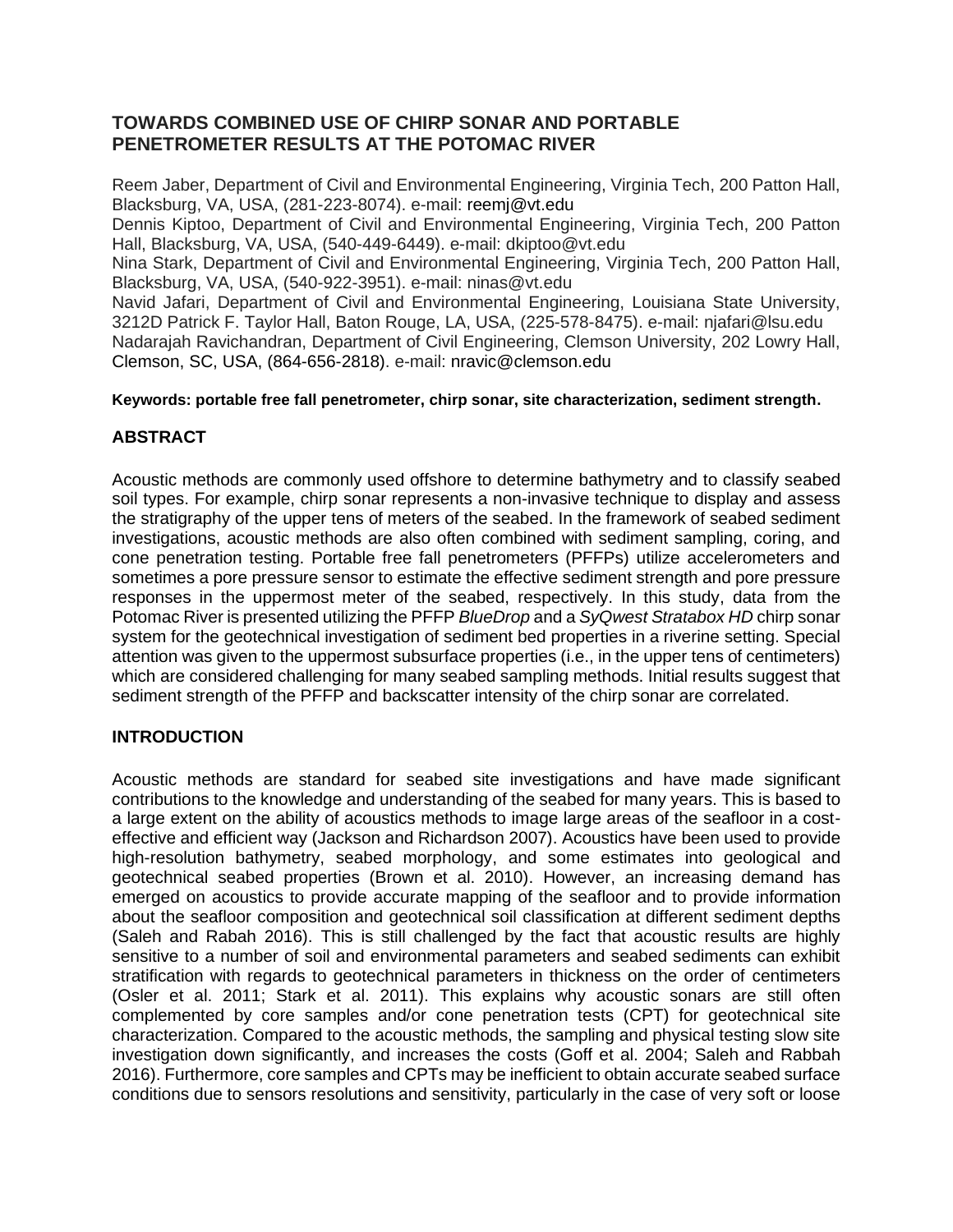sediments. Portable free fall penetrometers (PFFP) have emerged as an in-situ, rapid, and economical tool for seabed investigation of the uppermost seabed layers. Results from PFFP has been utilized in geotechnical site characterization and sediment mapping, in addition to identifying vertical subaqueous soil layering (Mulukutla et al. 2011; Albatal and Stark 2017; Albatal et al. 2019). PFFPs also proved to be effective under strong hydrodynamic conditions and in difficult access areas.

Many studies have been focused on integrating the capabilities of acoustics and geotechnical engineering towards more accurate modeling of sound propagation with seabed morphology, accurate scour depth measurements post storms, better soil characterization, and eventually, develop direct correlations between geotechnical properties and backscatter intensities (Houlsby and Rock 1998; Holland 2002; Osler et al. 2006; Harris et al. 2008; Osler et al. 2011). This study will investigate the combined use of PFFP and chirp sonar in assessing local geomorphodynamics in the Potomac River. Initial analysis of the PFFP and chirp sonar data are studied and compared as a step towards an integration of both methods in seabed classification.

# **REGIONAL CONTEXT**

The Potomac River runs over 620 km from West Virginia into the Chesapeake Bay, Virginia, with a drainage area of 38,000  $km^2$  (ICPRB 2019). This makes it the fourth largest river at the U.S. Atlantic coast in terms of area and the second largest tributary to Chesapeake Bay. The river watershed includes parts of four states, West Virginia, Virginia, Maryland and Pennsylvania, as well as the District of Columbia. The river is fed by two springs, one located at Fairfax Stone in West Virginia for the North Branch, and the other in Highland County in Virginia (ICPRB, 2019).

The survey took place from August 5 - 8, 2019, in Charles County, MD (N 38°26'16.19", W 77°15'48.08"). PFFP and chirp sonar were deployed along nine transects (Fig. 1). Although there is no close discharge gage to reflect the hydrodynamic conditions at the survey location, the closest USGS gage 01658000 is located near Pomonkey, MD, which is 23 km upstream of the survey site. The average weekly discharge rate during the survey week was 0.028  $m^3/s$ , while the median daily statistic shows an average of  $0.025$  m<sup>3</sup>/s for that week of August (NWIS 2019). However, during the first half of July, discharge rates exceeded 110 m<sup>3</sup>/s due to an extreme flooding event that started on July 8 and resulted in high water levels along the Atlantic coast (NWIS 2019). The soil in the proximity of survey site, also referred to as the "coastal plain" represents a dissected, hilly plane with layers of stratified, unconsolidated gravel, sand, and clay sediments distributed irregularly (Cummins et al. 2011).

# **METHODS**

Acoustic methods including the previously mentioned chirp sonar, side scan sonar (SSS), and acoustic Doppler current profiler (ADCP) were used along the PFFP transects for data collection in this survey. However, this paper will focus only on the initial interpretation of the PFFP and the chirp sonar results.

# *Portable Free Fall Penetrometer (PFFP)*

The PFFP *"Bluedrop"* is a relatively light weight instrument (~7.7 kg and 63.1 cm long) that can be deployed from a small vessel in an easy and fast manner. The PFFP uses five accelerometers of ± 2 *g*, ± 18 *g*, ± 50 *g*, ± 200 *g* and ± 250 *g* capacities (with *g* being the gravitational acceleration) to continuously measure acceleration/deceleration at a rate of 2 kHz as the *Bluedrop* penetrates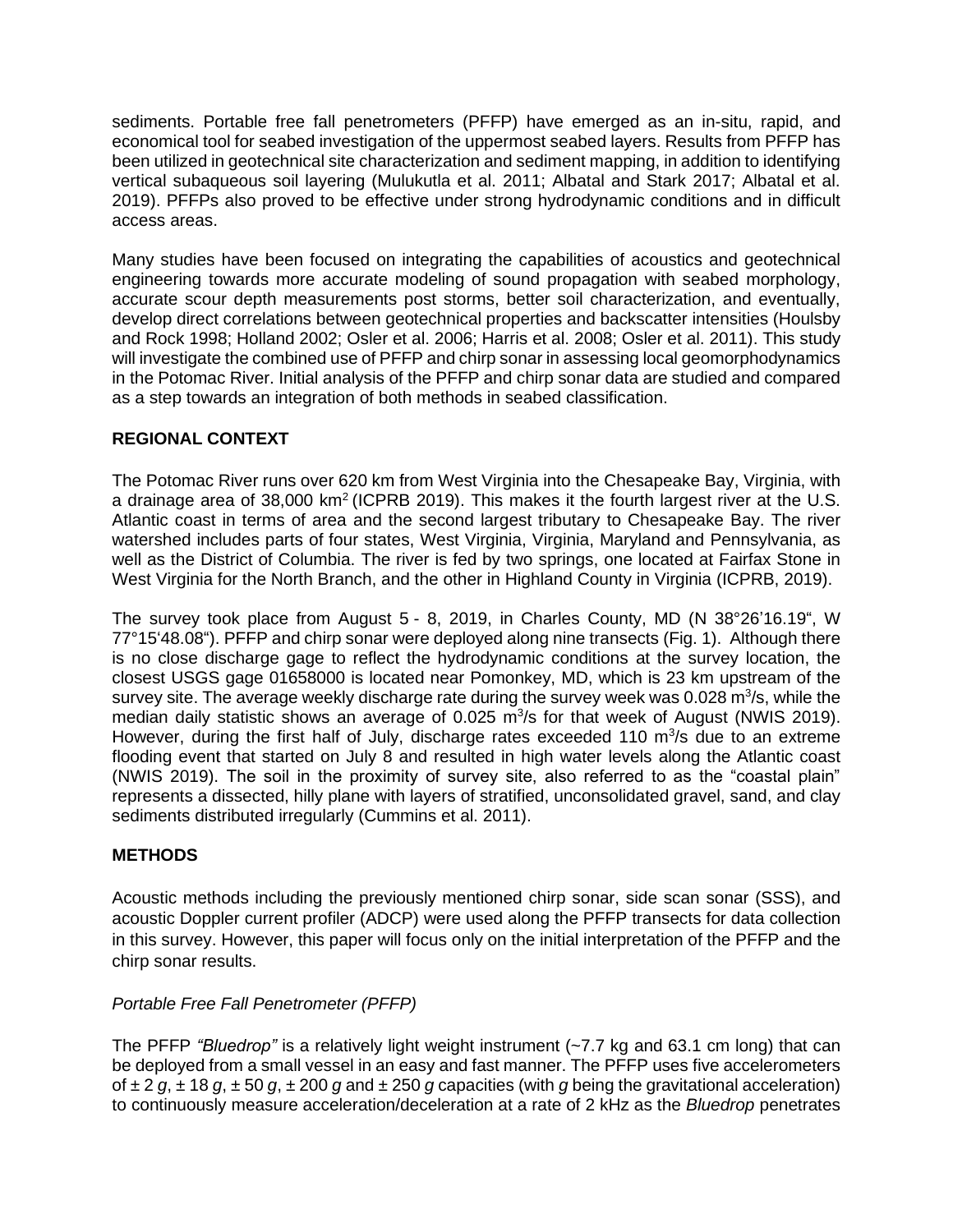into the soil (Stark et al. 2014b) . The penetrometer is also equipped with a pressure sensor at the  $u_2$  position (behind the tip) to measure pore pressures up to 2 MPa.

The PFFP free falls through the water column under its own weight and penetrates into riverbed, where the soil resistance starts acting against the probe until it reaches a final penetration depth. The accelerometers are measuring the deceleration of the PFFP as it advances into the soil, and the deceleration-time histories are then used to derive the impact velocity and the penetration depth of the penetrometer through first and second integration (Dayal and Allen 1973; Stoll and Akal 1999; Stark and Wever 2009). Using Newton's second law, the force decelerating the PFFP calculated from the deceleration profiles is assumed to reflect the soil resistance solely neglecting other forces, and is divided by the area subjected to the load to get the bearing capacity. To account for the high penetration rate of the penetrometer in comparison with the standard constant rate of the CPT of 2 cm/s, the dynamic bearing capacity is corrected by a strain rate factor to obtain the quasi-static bearing capacity (*qsbc*) (Dayal and Allen 1973; Stark et al. 2014a).

#### *Chirp sonar*

The *SyQwest Stratabox HD* chirp sonar is an acoustic instrument that provides images of seabed stratigraphy with a vertical resolution of up to 6 cm. It can survey to a water depth of 150 m and penetrates the seabed up to 40 m (Stratabox HD manual 2016). Sound waves, generated from the projector also known as transducer, are transmitted into the sea in all directions at a ping rate of up to 10 Hz and are then returned to the projector as sonar echoes. The strength of the return signal and the time it needs to travel back are then processed to depict the desired output in terms of distance from the source and backscatter intensity. Measurements in shallow water (<1.5 m) are limited by the blanking distance effect of 1 m due to transducer location.



**Fig. 1. Google earth image (2018) of the PFFP deployments and chirp sonar transects (38°26 ̍16.19 ̋N, 77°15 ̍48.08 ̋W). Transect T4 is focus of this study (Map data: Google, SIO, NOAA, U.S Navy, NGA, GEBCO, LDEO-Columbia, NSF, NOAA).**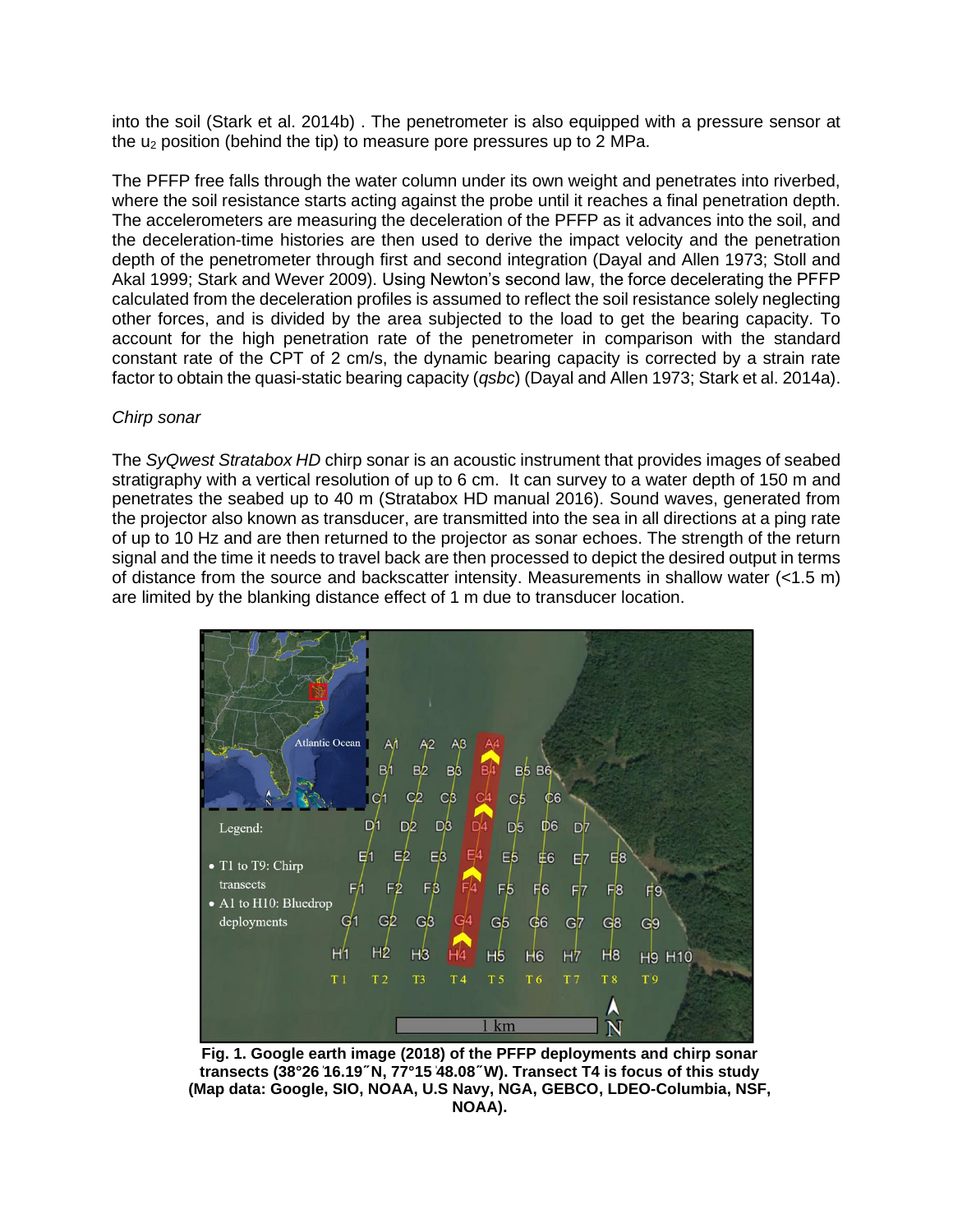Sixty locations were surveyed along nine transects labeled from A to H (Fig. 1), with 2 drops per location and a total of 120 PFFP deployments. This paper will focus on comparing the PFFP and the chirp sonar data along transect T4 only (Fig. 1 red shaded). The chirp transect starts at H4 and ends at A4 (represented by yellow arrows), and the distance between each site is  $\sim$  200 m.

## *Correlation between PFFP and Chirp data*

Few studies have focused on a direct comparison between chirp sonar and PFFP data. However, several researchers have looked into correlations between acoustics signals and geotechnical soil properties. Osler (2002) correlated the first and second normal incidence of the acoustic signal return with a sediment classification technique based on the surface and volume scatter of the returned signal and their decay rate. Additionally, the chirp measurements have been empirically correlated with soil bulk properties such as the density, porosity, and shear strength using impedance, scattering models, and acoustic texture methods (Harris et al. 2008). Figure 2 provides a flow chart that summarizes the most used concepts in correlating between acoustic methods and geotechnical properties of the seabed based on Harris et al. (2008).

Return signals of the chirp sonar will vary in intensity as they reflect off different soil layers with different geotechnical properties. Higher backscatter intensity reflect minimal attenuation of the transmitted signal due to limited propagation in the soil layer. The limit of sound propagation is often correlated with the seabed soil type encountered at different depths. Therefore, higher backscatter intensities can represent harder objects and stiffer layers while lower backscatter intensities can represent softer objects and less stiff bottoms (Stratabox HD manual 2016).This study makes an initial attempt to correlate between the backscatter intensity of the chirp sonar and the *qsbc* values estimated by the PFFP.





### **RESULTS AND DISCUSSION**

Figure 3(a) displays an image of the PFFP instrument, and Fig. 3(b) shows an example of the PFFP output at site C4 including deceleration, impact velocity, and *qsbc* with the penetration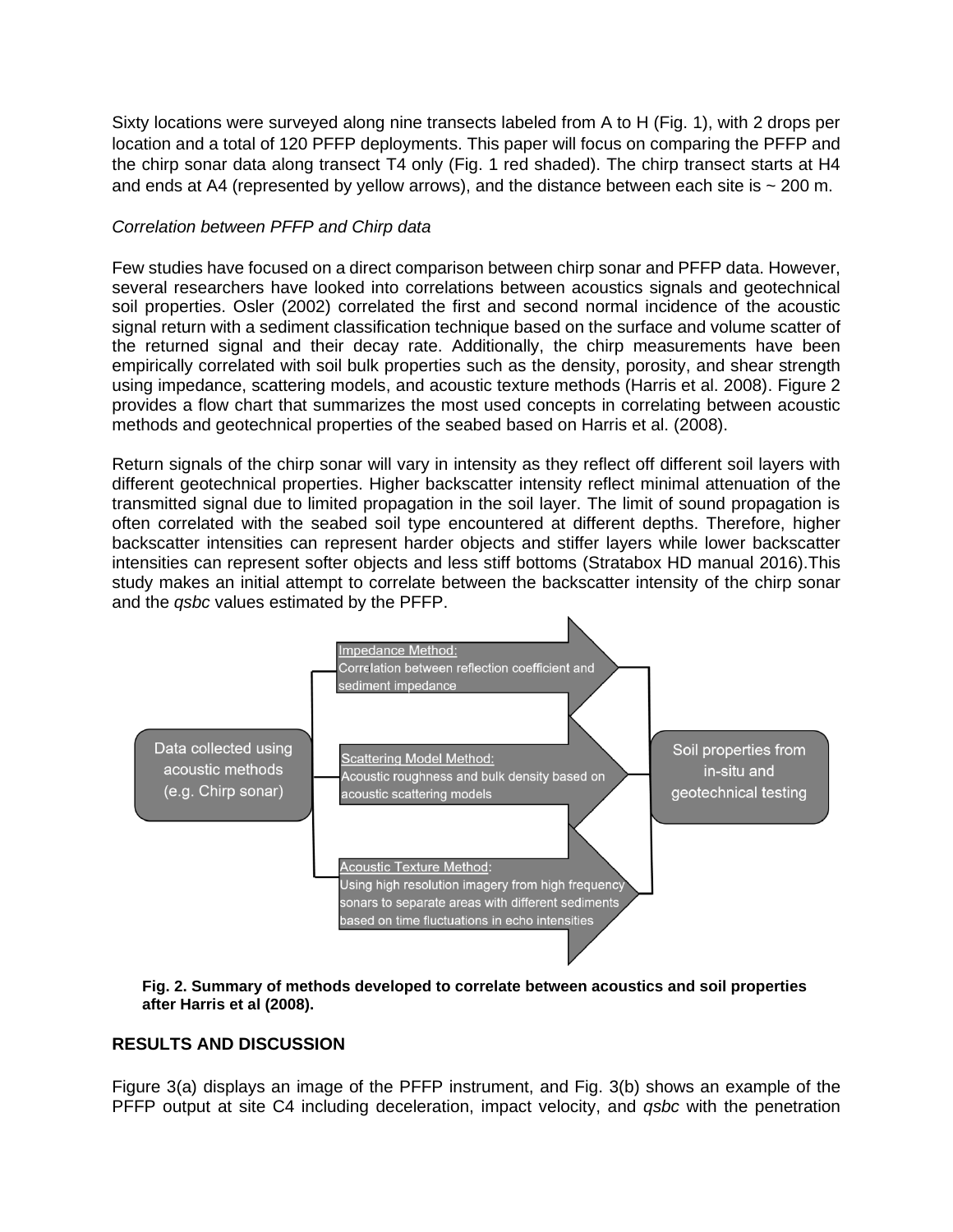depth. At this location, the impact velocity as the penetrometer hits the riverbed is 5.13 m/s (at a penetration depth of 0 cm). The maximum deceleration and *qsbc* values are 2.7 *g* and 21.5 kPa, respectively, at a penetration depth of 66 cm.



**Fig. 3. (a) PFFP** *BlueDrop* **and (b) PFFP output deceleration, velocity and estimated** *qsbc***-depth profiles at C4.**

Figure 4(a) shows an example of the chirp sonar images along a short section of transect 4, starting from C4 upstream to A4. The *Bluedrop* deployments are shown in Fig. 4(b), with 2 drops per location. Visual observations during the survey and soil traces on the *Bluedrop* suggested the soil type at C4 to be different than the soil type at B4 and A4.

The water depth was estimated using the pressure recorded by the *Bluedrop* and the direct measurements of the chirp sonar. The water depth derivations from the PFFP were only corrected to account for Bernoulli's effect on the pressure with flow velocity. Also, the water depth displayed by the chirp was corrected to account for the chirp mounting technique on the side of the boat below the water level (~15 cm), and hence that same distance should be added to the water depth values. The corrected values measured by the chirp were 6.55 m, 4.55 m, and 4.75 m, respectively, while the PFFP analysis suggested 6.6 m, 4.4 m, and 4.8 m at C4, B4, and A4, respectively. This can be considered an excellent match considering that the Bernoulli correction is rather simplified regarding accounting for all fluid effects (e.g., Mumtaz et al. 2018). This suggests that the simplified Bernoulli correction provided more accurate results than reported in Stark and Ziotopoulou (2017), where the recorded pressure deviated from hydrostatic pressure by an additional calibration parameter *x* that had to be subtracted from the recorded pressure to reach matching results. This improvement could be related to environmental conditions or an improvement of pore pressure filter ring quality and saturation.

The *qsbc*-depth profiles of both deployments at each of the three locations are shown in Fig. 4. (b). The shape of the profiles, the penetration depth of the penetrometer, and the maximum *qsbc* reached are generally consistent between the two PFFP drops at each site, which provides confidence in the PFFP results and its ability to replicate results. Although this consistency was more evident at site C4, the deviation between the two drops at the other two sites is only observed at deeper layers and might be attributed to the spatial variation in soil properties due to the boat drift while dropping. At C4, the *qsbc* values increase steadily with penetration depth until a maximum of 21 kPa is reached at 66 cm below the riverbed. However, the *qsbc* of the soil at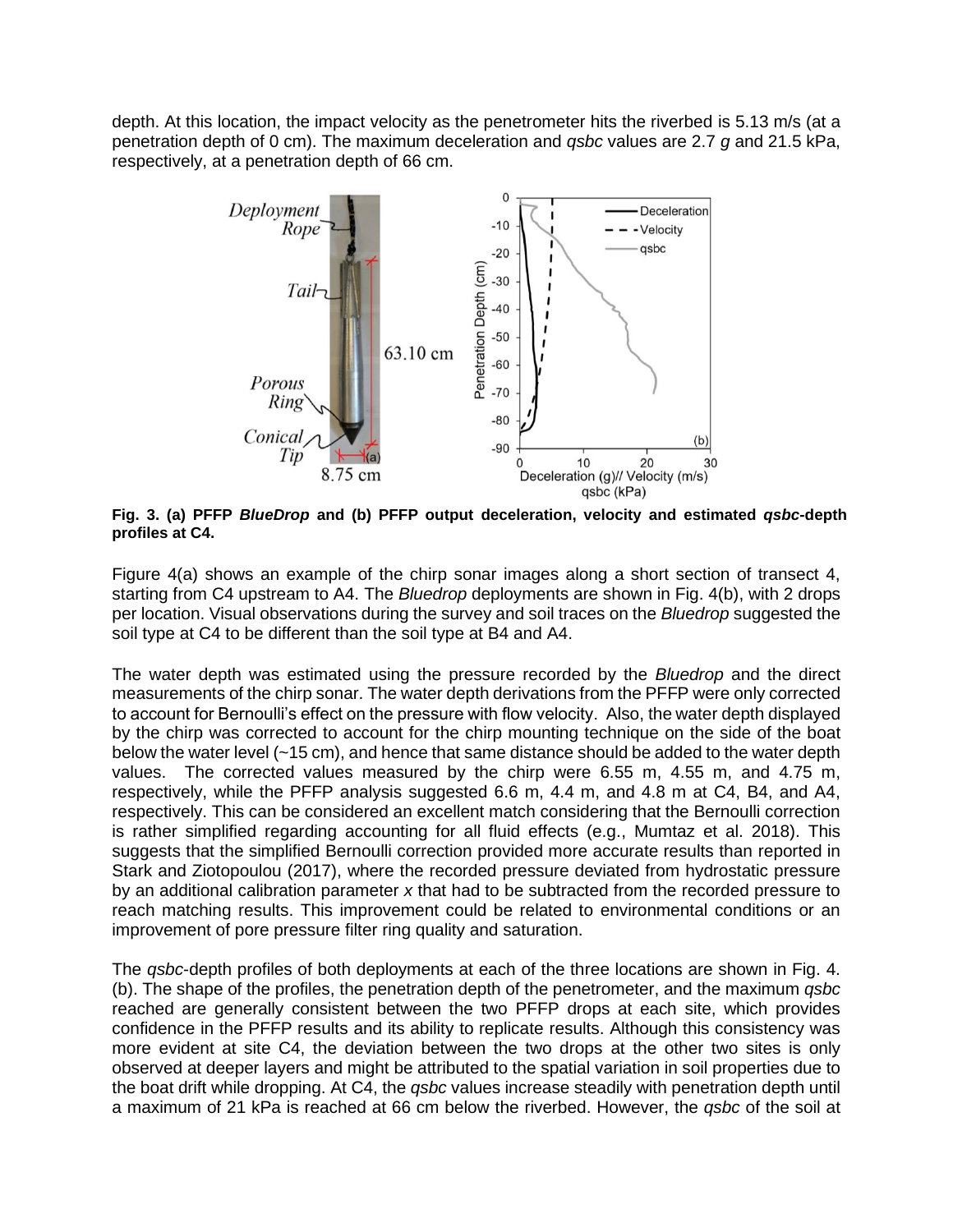sites B4 and A4 seem to increase less in the top subsurface layers (below 20 and 25 cm, respectively) followed by a rapid increase in the deeper layers until achieving a maximum. The maximum *qsbc* values at B4 and A4 were higher than C4 and were achieved at a shallower depth (27 cm and 47 cm) than at site C4, indicating a difference in sediment strength and possibly soil type. Furthermore, irregularities were displayed in the *qsbc*-depth profiles at B4 and A4 at penetration depths of 25 cm and 20 cm versus the smoother profile variations at C4. This may suggest the presence of shell hash. Overall, the soil at B4 and A4 appears stiffer than the soil at C4 in terms of slightly higher *qsbc* values and limited penetration of the PFFP. The soil types observed here agree with the expectations based on the visual observations and the irregular reported distribution of unconsolidated clay and sand at the "coastal plain" area.



**Fig. 4. (a) Chirp sonar image along transect T4 indicating locations of the three sites analyzed as shown by grey arrows. The color scale refers to different backscatter intensities ranging between blue and red color representing low and high backscatter intensities respectively. The grey color represents water column with depth values shown in the right side bar (y-axis). (b) PFFP deployment results at the three sites.**

The output of the chirp results is represented in the form of normalized backscatter intensity (*NBI*), as a percentage of the maximum strength achieved by the return signal. As discussed earlier, higher backscatter intensities can generally indicate harder and stiffer soil layers. At C4, the first layer of the seabed is thin and displays a green color, indicating a low *NBI* value (between 20% and 50%) followed by a thicker layer ~ 40 cm showing high *NBI*, exceeding 75%. A deeper layer depicted at 7.2 m (~ 50 cm below riverbed) reflects *NBI* less than 50 %, with a transitional layer (yellow layer) in between with *NBI* ranging between 50% and 75%. The substratum at B4 was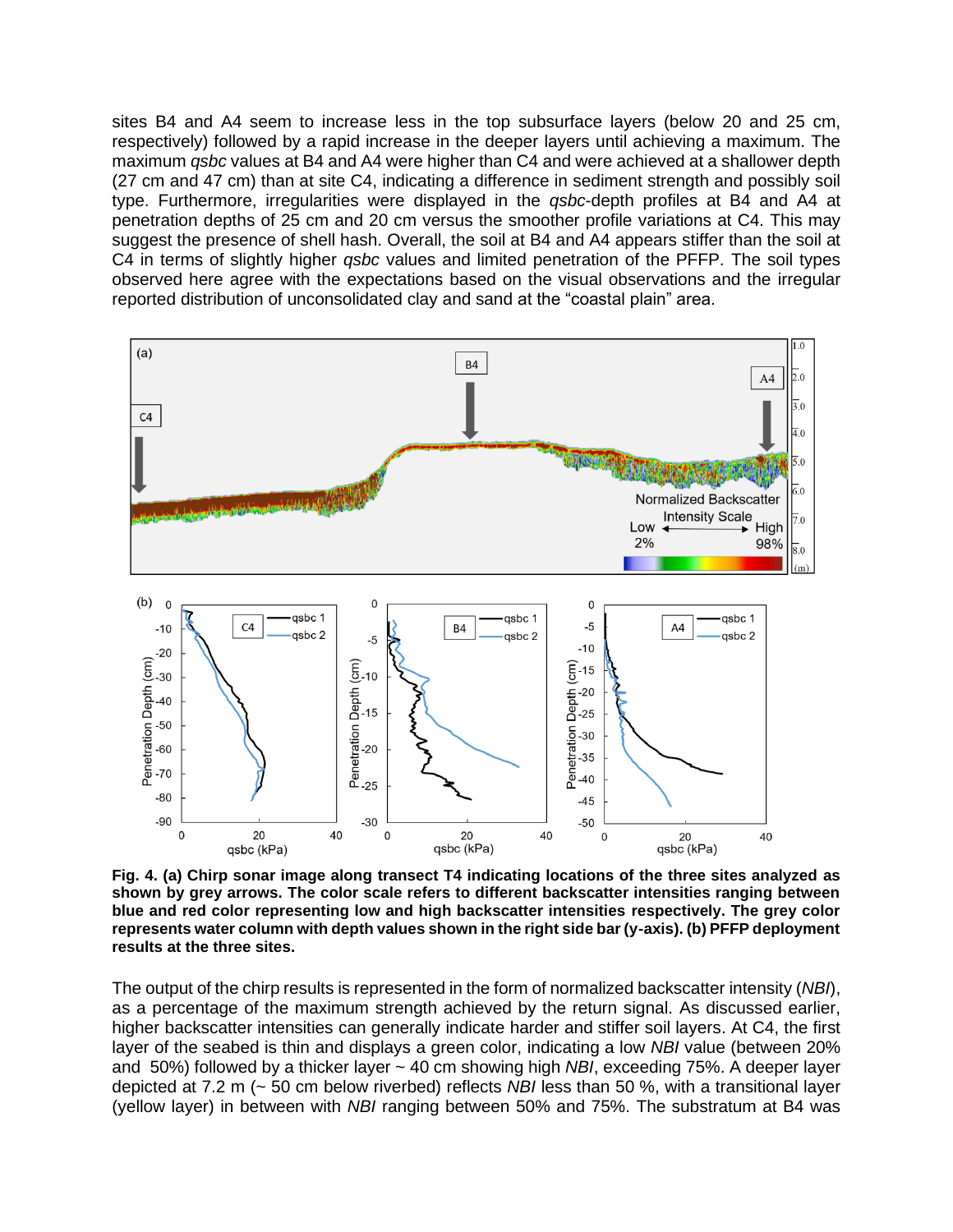detected at a water depth of 4.4 m showing an overall smaller portion of the riverbed strata  $\sim$  40 cm. A similar top layer with low *NBI* was also observed at B4, followed by an increase in the backscatter intensity reflected by *NBI* values between 60 and 98% and a final layer with *NBI* less than 50%. Compared to site C4, most of the acoustic signal seem to be reflected early on at site B4, resulting in high NBI values at shallower depths. The rapid loss in the signal in the top soil layers (first 40 cm) may explain the change in the riverbed thickness displayed between the two sites at this low energy configuration of the sonar. Approaching A4 location, major changes in the backscatter intensity were observed. The layer of high *NBI* is discontinued here showing overall lower and less consistent *NBI*. Overall both the PFFP and the chirp sonar suggest variations in surficial soil conditions between the three sites.

For a better comparison between the PFFP and the chirp sonar, the *qsbc* and *NBI*-depth profiles are plotted on the same figure for the three sites, as presented in Fig. 5. These *NBI* values represent rather raw data. No further data reduction to account for noise and other impacts has been conducted yet. The high *NBI* values displayed by the chirp at C4 between 5 and 50 cm below the seabed does not seem to reflect the low *qsbc* values that did not exceed 20 kPa. This is possibly due to the constant gain used, which can be considered high in such weak soil type resulting in bottom reverberation effect, where the signal travels back and forth to the bottom several times and consequently fakes a stiff soil layering. This phenomenon is usually observed in shallow water depths due to minimal attenuation in the signal travelled. However, a weak soil layer as shown in the *qsbc*-depth profiles might also result in minimal losses in the reflected signal, producing the same effect as shallow water. At this point it is assumed that the high *NBI* layer is in fact a result from the sonar settings used. It will be explored if this can also be addressed through data processing techniques, but in future studies it is recommended to investigate different deployment configurations and settings. Nevertheless, it should be noted that this effect was most dominant in the softest and loosest clayey soils around location C4 and it appeared significantly less dominant at the more sandy location A4. It can also be seen that there are differences in the acoustic profiles for the different sites. However, a direct correlation between the *NBI* and the PFFP sediment resistance was not possible without further data processing and analysis procedures. Jaber et al. (2020*)* was able to obtain *NBI* and *qsbc* values at shallow sediment depths and compare them along a cross-river profile in the Brazos River, Texas. In that study, the authors found a favorable comparison in trend between the PFFP and the chirp. In this study, it appears that while differences in the chirp and the PFFP results agree on a change in river bed conditions, this direct comparison did not succeed over the sediment depth of the PFFP penetration due to the presence of the high *NBI* value layer in the raw data.



**Fig. 5. Variations in the** *qsbc* **and the** *NBI* **values with penetration depth at the three sites.**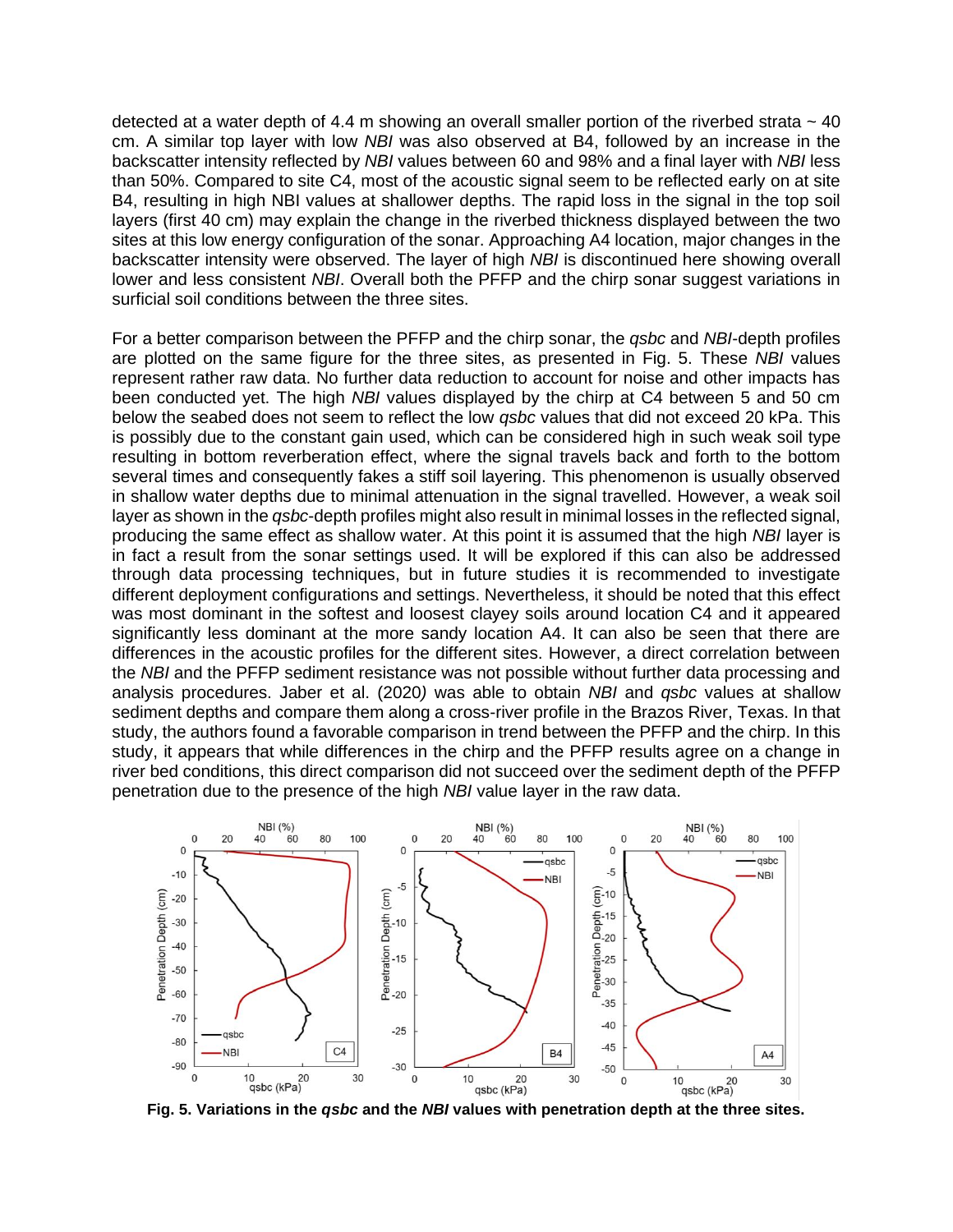### **CONCLUSION**

This study presents a preliminary comparison between the deceleration, quasi-static bearing capacity profiles using portable free fall penetrometer and normalized backscatter intensity data using chirp sonar in the upper meter of the Potomac river bed during a survey in summer 2019. The investigated data set represents a small subset of the entire survey and the data reduction was limited, i.e., the compared data represent mostly direct measurement output data. The presented transect started towards the river center where sediments were clayey and transitioned towards sediments with higher sand content towards the shore. The PFFP results reflected clearly the differences in sediment type and associated river bed soil behavior in terms of differences in sediment strength and stratification. The normalized backscatter intensity also suggested differences in sediment conditions. Water depth estimated from both systems matched well. However, a direct match or correlation between the *qsbc* and the *NBI* could not been established here, due to the presence of a layer of high *NBI* values apparently masking results favorable for a direct comparison. It is assumed that this layer resulted from the deployment approach and configuration of the sonar system. Further steps will be taken regarding analyzing this data set and exploring pathways to address the issue of bias from the system configuration. Nevertheless, a relation between PFFP and the chirp sonar data, as theoretically expected, appears apparent, but more investigations are needed towards a direct correlation between the data products of the two systems. This is specifically motivated by the simplicity of the devices used during deployment being suitable for a wide range of vessels and environments.

### **ACKNOWLEDGMENTS**

The authors would like to thank Strategic Environmental Research and Development Program (SERDP) for funding the field research presented here through grant MR-18-1233 and the National Science Foundation (NSF) for funding the data analysis through grant CMMI-1822307. The authors also like to acknowledge the efforts of Julie Paprocki, and the Coastal Hydrodynamics team at Virginia Institute of Marine Sciences for their data collection efforts in the field and particularly Grace Massey and Cristin Wright.

### **REFERENCES**

Albatal, A., and Stark, N. 2017. Rapid sediment mapping and in situ geotechnical characterization in challenging aquatic areas. Limnology and Oceanography: Methods, 15(8), 690–705.

Albatal, A., Wadman, H., Stark, N., Bilici, C., & McNinch, J. 2019. Investigation of spatial and short-term temporal nearshore sandy sediment strength using a portable free fall penetrometer. Coastal Engineering, 143, 21-37.

Bilici, C., Stark, N., & Hajra, M. G. 2018. In situ geotechnical characteristics of surficial wetland waterway sediments. American Society of Civil Engineers, ASCE J. of Waterway, Port, Coastal, and Ocean Engineering, 144(6), 1-13.

Brown, C. J., Todd, B. J., Kostylev, V. E., & Pickrill, R. A. 2011. Image-based classification of multibeam sonar backscatter data for objective surficial sediment mapping of Georges Bank, Canada. Continental Shelf Research, 31(2), S110-S119.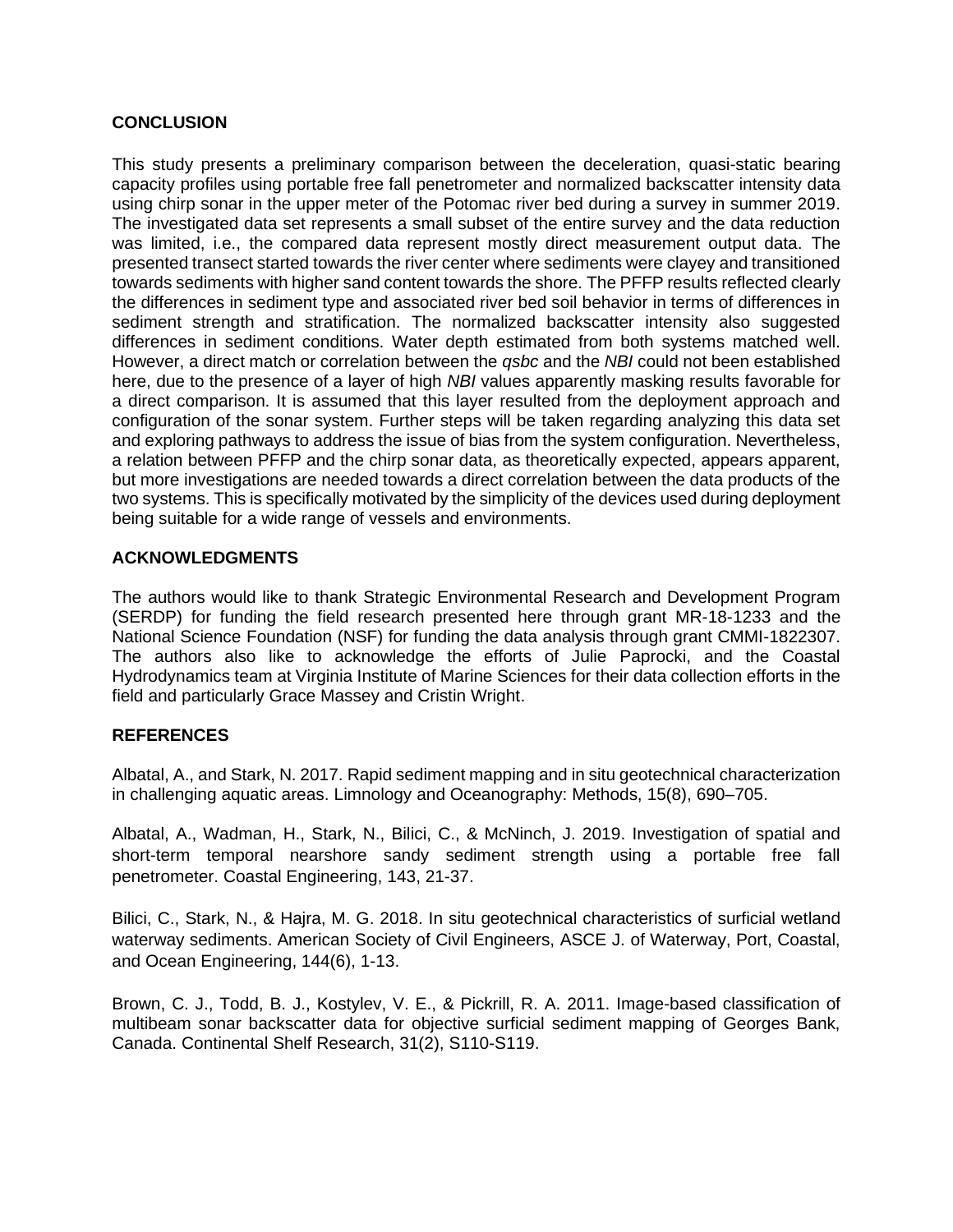Browne, T. M. 2010. Underwater acoustic imaging devices for portable scour monitoring. . Proceedings, 5th ICSE, San Francisco, November 7-10, 93.2 Overview of Underwater Imaging, 931-936.

Cummins, J., C. Buchanan, C. Haywood, H. Moltz, A. Griggs, C. Jones, R. Kraus, N. P. Hitt, and R. Bumgardner. 2011. Potomac Basin Large River Environmental Flow Needs. ICPRB Report 10- 3. Interstate Commission on the Potomac River Basin. 7-8.

Dayal, U., & Allen, J. H. 1973. Instrumented impact cone penetrometer. Canadian Geotechnical Journal, 10(3), 397-409.

Gavin, K., and Prendergast J. L. 2018. Reliable performance indicators for bridge scour assessments. Proceedings of TU1406 Cost Action, Barcelona, September 27-28.

Goff, J. A., Kraft, B. J., Mayer, L. A., Schock, S. G., Sommerfield, C. K., Olson, H. C., Gulick, S. P. Nordfjord, S. 2004. Seabed characterization on the New Jersey middle and outer shelf: correlatability and spatial variability of seafloor sediment properties. Marine Geology, 209(1-4), 147–172.

Govindasamy, A. V., Briaud, J. L., Kim, D., Olivera, F., Gardoni, P., & Delphia, J. 2012. Observation method for estimating future scour depth at existing bridges. American Society of Civil Engineers, ASCE J. of Geotechnical and Geoenvironmental Engineering, 139(7), 1165- 1175.

Harris, M. M., Avera, W. E., Abelev, A., Bentrem, F. W., & Bibee, L. D. 2008. Sensing shallow seafloor and sediment properties, recent history. Proceedings of Oceans 2008, Quebec City, September 15-18,1-11.

Interstate Commission on the Potomac River Basin. Potomac basin facts. [https://www.potomacriver.org/potomac-basin-facts/.](https://www.potomacriver.org/potomac-basin-facts/) Accessed 19-10-26.

Jaber R., Stark N., Jafari N., Ravichandran, N. (2020). In-Situ Geotechnical Investigation of a Short Section of the Brazos River Post Hurricane Harvey Using a Portable Free Fall Penetrometer. Proceedings of Geocongress 2020, Minneapolis, February 25-28.

Mulukutla, G. K., Huff, L. C., Melton, J. S., Baldwin, K. C., McConnaughey, R. A., & Mayer, L. A. 2011. Erratum to: Sediment identification using free fall penetrometer acceleration-time histories. Marine Geophysical Research, 32(3), 413–413.

Mumtaz M.B, Stark N., Brizzolara S. 2018. [Pore pressure measurements using a portable free](http://books.google.com/books?hl=en&lr=&id=leVfDwAAQBAJ&oi=fnd&pg=PA461&dq=info:u5TabBYBlY0J:scholar.google.com&ots=uii4leUmLN&sig=xLILkSlwWJAM70q2bKokZfPra3I)  [fall penetrometer.](http://books.google.com/books?hl=en&lr=&id=leVfDwAAQBAJ&oi=fnd&pg=PA461&dq=info:u5TabBYBlY0J:scholar.google.com&ots=uii4leUmLN&sig=xLILkSlwWJAM70q2bKokZfPra3I) Proceedings 4th International Symposium on CPT, June 21-22, Delft.

NWIS (National Water Information System) 2019. USGS current conditions for the nation-station 08114000. https://nwis.waterdata.usgs.gov/nwis/uv? Accessed 19-10-26.

Osler J.C., Hines P.C., Trevorrow M.V. 2002. Acoustic and *in-situ* techniques for measuring the spatial variability of seabed geoacoustic parameters in littoral environments. In: Pace N.G., Jensen F.B. (eds) Impact of Littoral Environmental Variability of Acoustic Predictions and Sonar Performance. Springer, Dordrecht, 81-89.